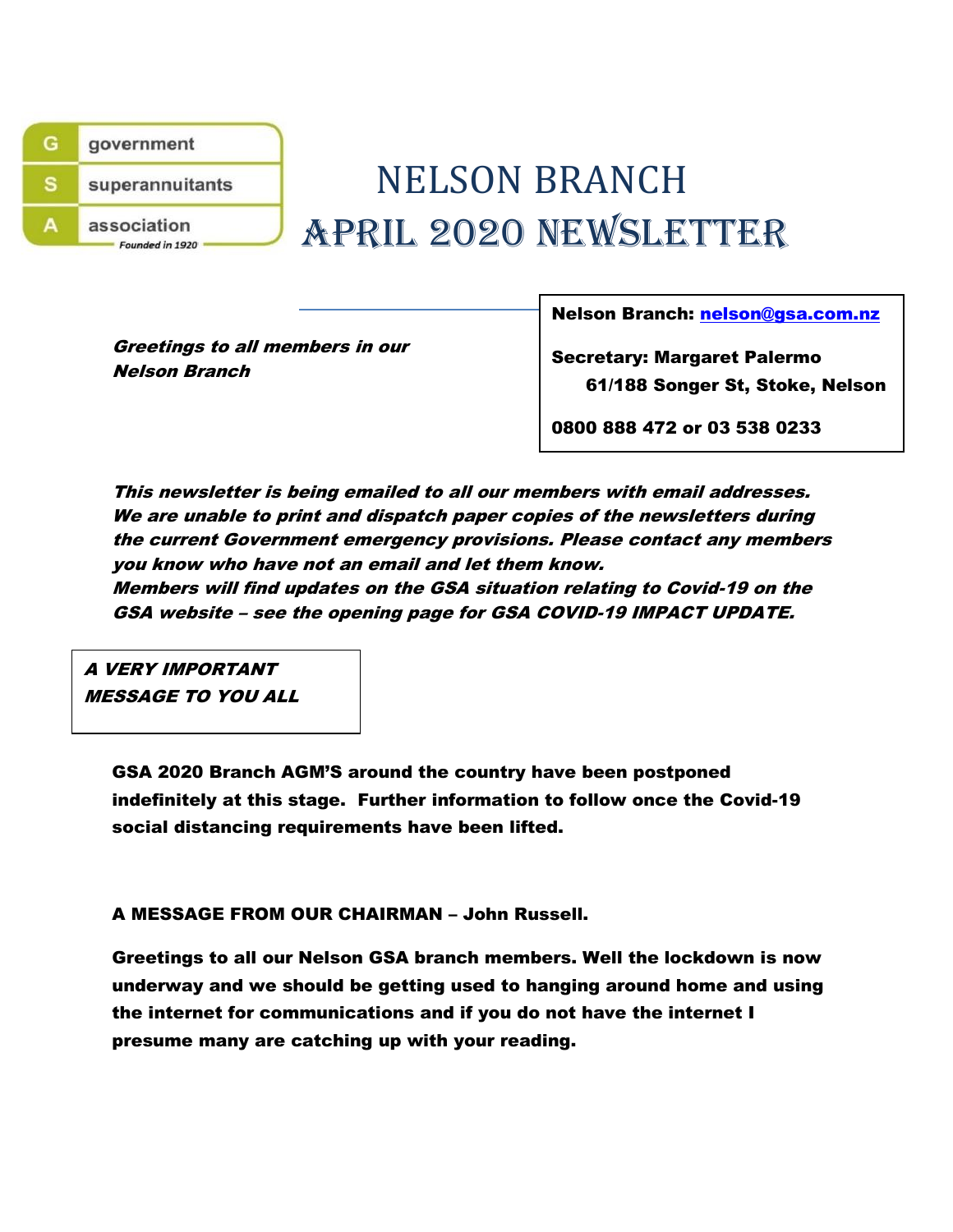I would like to thank Denis and Margaret who both were able to attend our combined meeting with the Marlborough Branch. This year was held in Blenheim. Unfortunately, I was unable to attend. On reading their report of the meeting we were well represented by these two capable Nelson members.

A special thanks goes to Margaret Palermo our Branch Secretary; Margaret still works most days on branch matters and keeps in contact with National Office and the requirements from the Executive Officer Jenny Barclay. Also thanks goes to our efficient Treasurer Denis Wastney who keeps a good eye on our expenses and income.

Well you can imagine our AGM is in the great unknown. Hopefully when normality returns, we will sort out a date and have an election of officers. We have co-opted Tony Greep, Wll and Bev Buckley onto our Branch Committee. They are still in learning mode but I am sure they will become very good members of the committee.

Finally, I wish you all well.

# SPOUSES OF ANNUITANTS

We would urge that spouses of annuitants know and understand about the annuity. On the death of the annuitant the spouse receives 50% but this is not automatic.

Datacom needs to be advised immediately by a family member of the death so that arrangements can be made for the spouse to receive their entitlement.

Contact GSF 0800 654 731 or email [gsf@datacom.co.nz](mailto:gsf@datacom.co.nz) NPF 0800 628 776 or email [npfenquiries@datacom.co.nz](mailto:npfenquiries@datacom.co.nz)

# **ANNUITANTS**

If you have not advised the Secretary of your spouse could you, please do so. There are a few annuitants in this category. When you contact the Secretary an application form will be sent to you.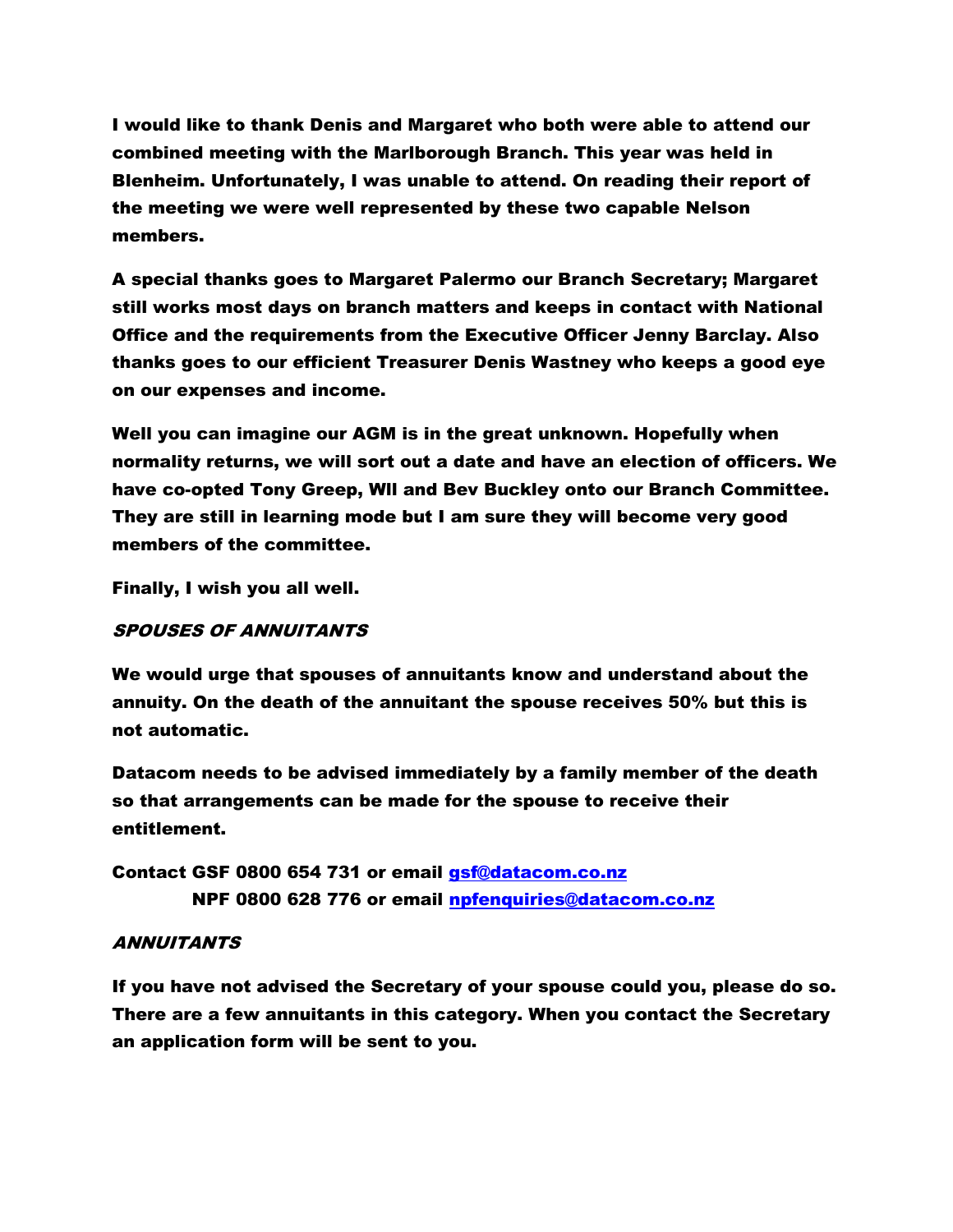# EMAIL ADDRESSES AND CHANGE OF ADDRESSES OR DEATH

It is very important that if the above occurs, could you make sure you contact the Secretary so we can update our database.

### COMBINED MEETING REPORT

On Friday 20th March Secretary Margaret and Treasurer Denis travelled to Blenheim to attend the combined meeting of the Blenheim and Nelson GSA committee on behalf of their representing branches.

Topic's discussed were a. Observers at council AGM'S, b. AGM arrangement

c. Centennial plans (GSA BOOK LAUNCH) d. Corona virus impact

a. Your committee's idea that having an observer at council AGM would greatly assist with the continuity of committee members for the branch who would be fully informed as to the workings carried out on behalf of their of their branch at Council AGM'S. The observer's expenses would be paid by the branch.

b. Our AGM which is normally held in May was to be held in June, so as to allow our National President Tony Hamilton to attend but of course this has now been cancelled.

c. The Nelson idea of a fully funded Christmas Luncheon was discussed, and arrangement put on hold. Watch the next issue of the newsletter for details.

d. As can be seen by comments above, the Corona Virus is having a big impact on the activities of the branch. We will only hold events where there is no threat to the health of our members.

#### Keep Safe

Denis Wastney.

# MOTUEKA VISIT.

The committee were just about to organize a visit to Motueka but unfortunately this will now be put on hold.

### PLEASE KEEP SAFE